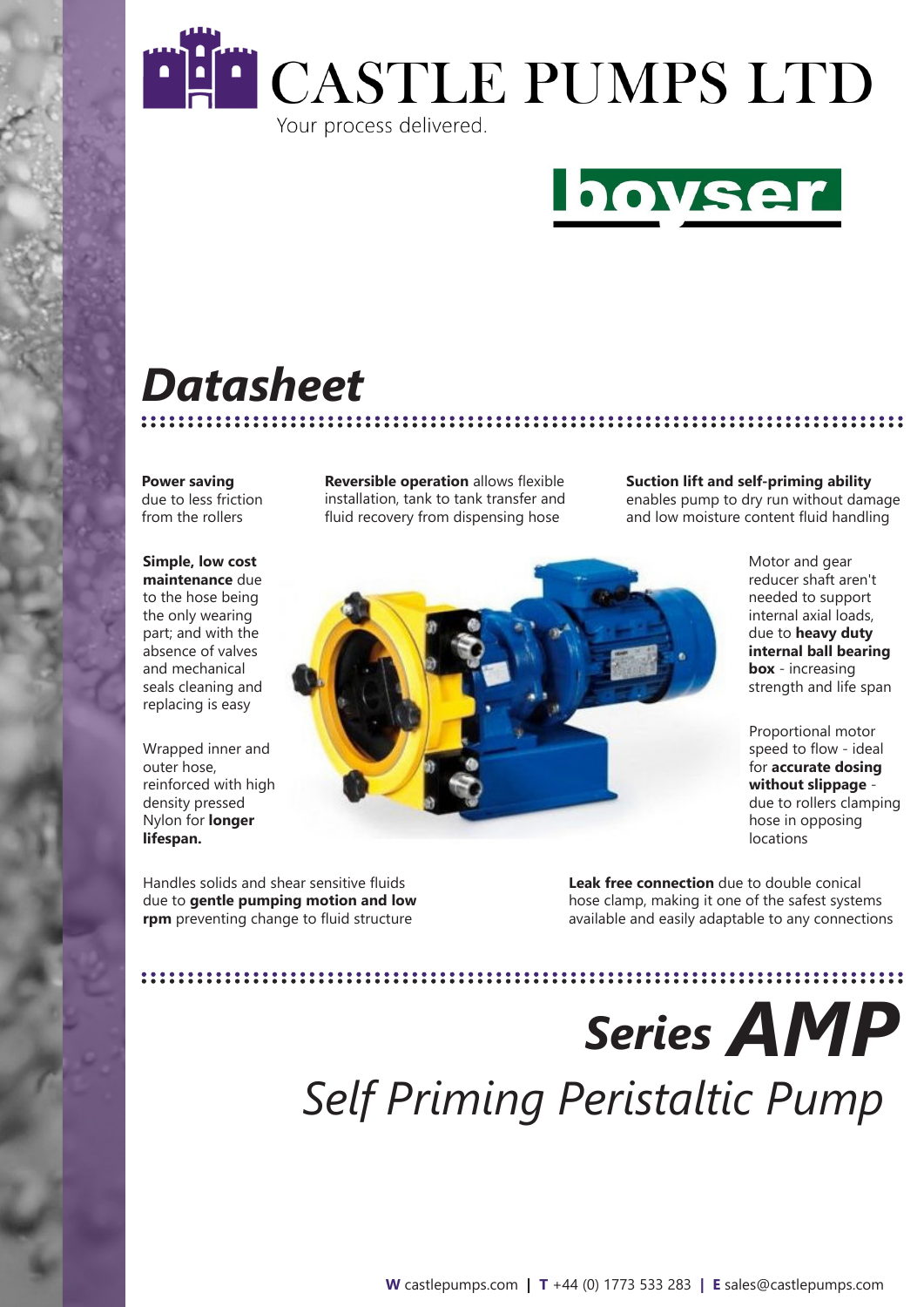



## **AMP Peristaltic Pump**



#### **Drive Options**

- Geared Motor
- Motor variator with gear reducer
- Geared motor with integrated inverter
- Pneumatic geared motor

#### **Performance Tables**

|                                     | $AMP-10$                                         | $AMP-13$                                         | <b>AMP-16</b>                                    | <b>AMP-19</b>                   | $AMP-22$                                         |
|-------------------------------------|--------------------------------------------------|--------------------------------------------------|--------------------------------------------------|---------------------------------|--------------------------------------------------|
| Max Flow rate                       | 0.023 L/rev                                      | 0.038 L/rev                                      | 0.095 L/rev                                      | 0.123 L/rev                     | 0.246 L/rev                                      |
| Connections                         | $\frac{3}{8}$ "                                  | $\frac{3}{8}$ "                                  | $3/4$ "                                          | 1 <sup>11</sup>                 | 1"                                               |
| Max Pressure                        | 8 bar                                            | 8 bar                                            | 8 bar                                            | 2 bar                           | 8 bar                                            |
| Pressing Tube<br>System             | <b>Rollers</b>                                   | <b>Rollers</b>                                   | <b>Rollers</b>                                   | <b>Rollers</b>                  | <b>Rollers</b>                                   |
| Available Tubes in<br>Rubber        | NR. NBR. EPDM.<br>NR-A, NBR-A,<br><b>HYPALON</b> | NR. NBR. EPDM.<br>NR-A, NBR-A,<br><b>HYPALON</b> | NR. NBR. EPDM.<br>NR-A, NBR-A,<br><b>HYPALON</b> |                                 | NR. NBR. EPDM.<br>NR-A, NBR-A,<br><b>HYPALON</b> |
| Available Tubes in<br>Thermoplastic | <b>NORPRENE</b>                                  | <b>NORPRENE</b>                                  | <b>NORPRENE</b>                                  | <b>NORPRENE</b><br><b>TYGON</b> | <b>NORPRENE</b>                                  |

#### **Performance Curve**

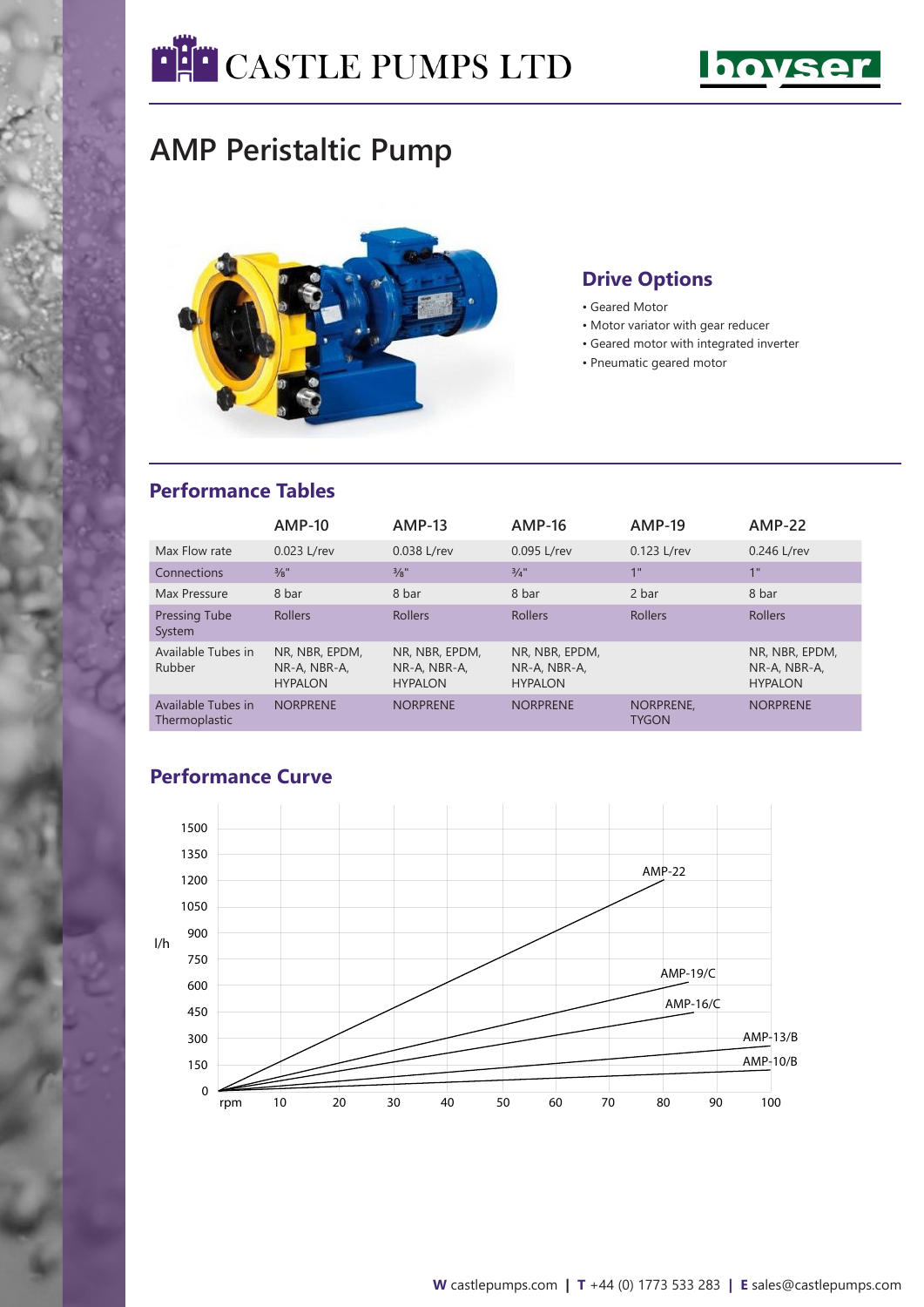

### *Double Conical Ring Design*



#### **Design Benefits**

• Patented double conical hose clamp design ensures leak free connection, making it one of the safest systems available and easy to adapt to any connections on the market.

• Heavy duty, internal ball bearing box that means that the motor and gear reducer shaft do not have to support all the internal axial loads, adding strength and increasing life span.

• Wrapped inner and outer hose, reinforced with high density pressed Nylon for longer life.

• Simple and low cost maintenance compared to other pump technologies due to the hose being the only wearing part which is easy to clean and replace, thanks to the absence of valves that can clog and mechanical seals that can wear.

• Good suction lift and self-priming capabilities, meaning that the pump can dry run without damage and handle fluids with low moisture content.

• Reversible operation allowing the flexibility of installations, tank to tank transfer and the recovery of fluid from the dispensing hoses if required at the end of transfer.

• Motor speed is proportional to flow, makes it ideal for dosing applications. Dosing is accurate without slippage due to rollers/shoes clamping hose in opposing locations.

• Ability to handle solids as well as shear sensitive fluids thanks to its gentle pumping motion and low rpm preventing change to a fluid's structure.



*Heavy Duty Ball Bearing Box*

### **Roller Operation**

Fluid is moved along inner tube by rollers compressing against it as they rotate. As less friction is generated by the rollers in comparison to shoe designs, such models have:

- Lower power consumption, with up 30% energy savings compared to shoe
- Low starting torque, giving a smoother operation and easier to adjust speed
- Easier hose maintenance as it doesn't require lubrication